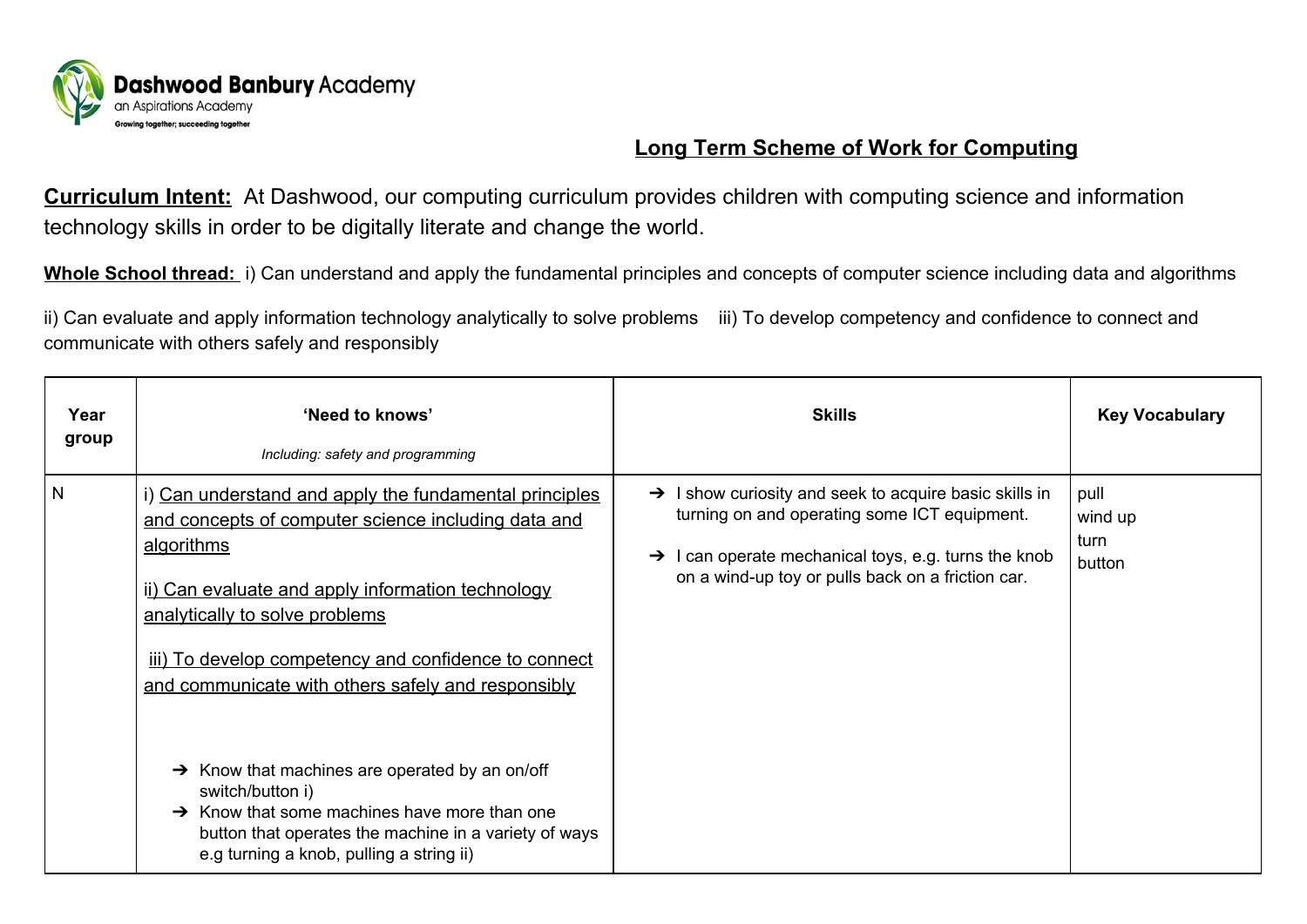| R | i) Can understand and apply the fundamental principles<br>and concepts of computer science including data and<br>algorithms<br>ii) Can evaluate and apply information technology<br>analytically to solve problems<br>iii) To develop competency and confidence to connect<br>and communicate with others safely and responsibly<br>$\rightarrow$ Know a range of technology that is used in their<br>home e.g computers, phones, kitchen equipment<br>(i8ii)<br>$\rightarrow$ Know how to turn a computer/ CD player on i)<br>$\rightarrow$ Know that information can be retrieved from<br>computers i)<br>→ To know about a variety of computer programs eg<br>scratch, beebots i)<br>$\rightarrow$ To know safe games to play on e.g youtube kids iii)<br>$\rightarrow$ To know who to go to for help if they are worried iii) | $\rightarrow$ I can operate simple equipment, e.g. turns on CD<br>player and uses remote control.<br>$\rightarrow$ I show an interest in technological toys with knobs<br>or pulleys, or real objects such as cameras or<br>mobile phones.<br>$\rightarrow$ I can make toys work by pressing parts or lifting<br>flaps to achieve effects such as sound,<br>movements or new images.<br>$\rightarrow$ I can complete a simple program on a computer.<br>→<br>I can use ICT hardware to interact with<br>$\rightarrow$<br>age-appropriate computer software.<br>$\rightarrow$<br>$\rightarrow$ They select and use technology for particular<br>purposes eg: to make objects 'work' and to retrieve<br>information | <b>Button</b><br>On<br>Off<br><b>Beebots</b><br>Computer<br>device<br>technology<br>remote control<br>camera<br>mobile phone<br>image |
|---|-----------------------------------------------------------------------------------------------------------------------------------------------------------------------------------------------------------------------------------------------------------------------------------------------------------------------------------------------------------------------------------------------------------------------------------------------------------------------------------------------------------------------------------------------------------------------------------------------------------------------------------------------------------------------------------------------------------------------------------------------------------------------------------------------------------------------------------|-------------------------------------------------------------------------------------------------------------------------------------------------------------------------------------------------------------------------------------------------------------------------------------------------------------------------------------------------------------------------------------------------------------------------------------------------------------------------------------------------------------------------------------------------------------------------------------------------------------------------------------------------------------------------------------------------------------------|---------------------------------------------------------------------------------------------------------------------------------------|
|   | i) Can understand and apply the fundamental principles<br>and concepts of computer science including data and<br>algorithms<br>ii) Can evaluate and apply information technology<br>analytically to solve problems<br>iii) To develop competency and confidence to connect<br>and communicate with others safely and responsibly<br><b>Computer Science</b><br>$\rightarrow$ To know that computers are machines that respond to                                                                                                                                                                                                                                                                                                                                                                                                  | <b>Computer Science</b><br>$\rightarrow$ 1 can create a series of instructions.<br>$\rightarrow$ I can plan a journey for a programmable toy eg:<br>Beebot, app.<br>讧<br>$\rightarrow$ I can use websites to find information at home and<br>at school can save and retrieve digital content.<br>$\rightarrow$ I can use a keyboard to enter text.                                                                                                                                                                                                                                                                                                                                                                | Algorithm<br>Sequences<br>private<br>personal<br>search engine<br>appropriate<br>bullying<br>cyber bullying                           |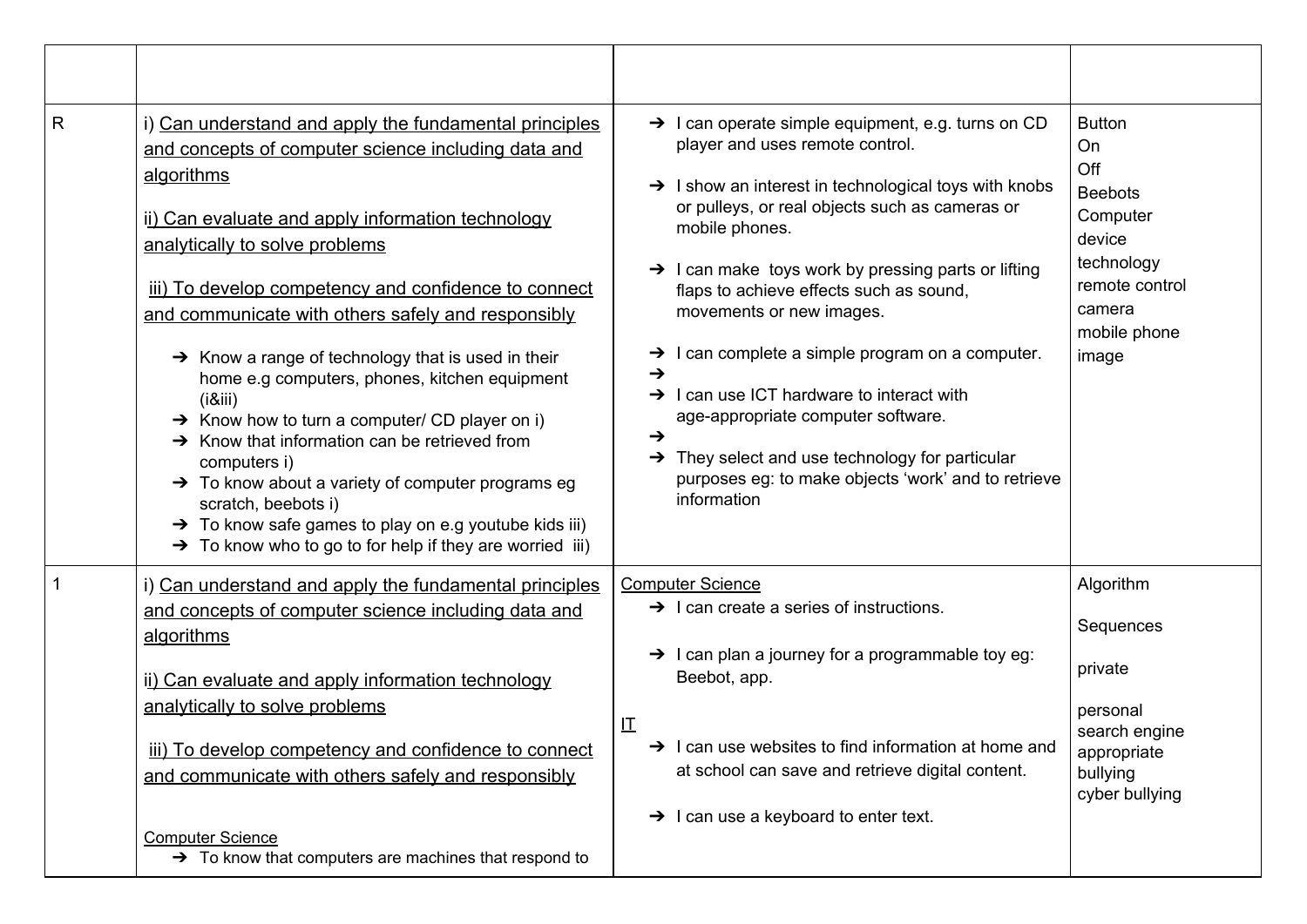|   | a set of instructions. (i)<br>$\rightarrow$ To know that a computer programme is a collection of<br>instructions to perform a specific task - known as an<br>algorithm i)<br>叿                                                                                                                                                                                                                                                                                                                                                                                                                                                                                                                                                                                                                                                                        | $\rightarrow$ I can use technology to collect information<br>including photos, videos and sound.<br>$\rightarrow$ I can create a picture eg: using SeeSaw.                                                                                                                                                                                                                                                                                                                                                                                                                                                                |                                                                            |
|---|-------------------------------------------------------------------------------------------------------------------------------------------------------------------------------------------------------------------------------------------------------------------------------------------------------------------------------------------------------------------------------------------------------------------------------------------------------------------------------------------------------------------------------------------------------------------------------------------------------------------------------------------------------------------------------------------------------------------------------------------------------------------------------------------------------------------------------------------------------|---------------------------------------------------------------------------------------------------------------------------------------------------------------------------------------------------------------------------------------------------------------------------------------------------------------------------------------------------------------------------------------------------------------------------------------------------------------------------------------------------------------------------------------------------------------------------------------------------------------------------|----------------------------------------------------------------------------|
|   | $\rightarrow$ To know that search engines are used to find<br>websites and retrieve information. (ii)<br>$\rightarrow$ To know that digital devices can be used to collect<br>different forms of media which can be shared and<br>changed. (ii)<br>→ To know you can sort and collect information using<br>a computer <i>i</i> , <i>ii</i> )<br>$\rightarrow$ To know about computer programmes that can be<br>used in art e.g to draw, change images etc i)<br><b>Digital Literacy</b><br>$\rightarrow$ To know why it is important to use equipment safety<br>and respectfully (iii)<br>$\rightarrow$ To know the importance of keeping personal<br>information private. (iii)<br>$\rightarrow$ To Know where to go for help and support when<br>they have concerns about content or contact on the<br>internet or other online technologies. (iii) | Digital Literacy<br>$\rightarrow$ I can begin to tell an adult when something is<br>worrying me online.<br>$\rightarrow$ I can begin to keep personal information private.<br>$\rightarrow$ I can begin to follow the school's e-safety rules.<br>$\rightarrow$ I can begin to use an internet search engine.<br>> I can begin to understand that some games and<br>apps are not appropriate for me to play.<br>$\rightarrow$ I can begin to recognise what information is safe to<br>put online and to know that things that are said<br>online are still as hurtful as in real life and to<br>recognise cyber-bullying. |                                                                            |
| 2 | i) Can understand and apply the fundamental principles<br>and concepts of computer science including data and<br>algorithms<br>ii) Can evaluate and apply information technology<br>analytically to solve problems<br>iii) To develop competency and confidence to connect<br>and communicate with others safely and responsibly                                                                                                                                                                                                                                                                                                                                                                                                                                                                                                                      | <b>Computing Science</b><br>$\rightarrow$ I can use a range of instructions e.g. direction,<br>angles, turns.<br>$\rightarrow$ I can test and amend a set of instructions and talk<br>about this as an algorithm.<br>$\rightarrow$ 1 can find errors and amend (debug).<br>$\rightarrow$ I can write a simple program and test it.                                                                                                                                                                                                                                                                                        | instructions<br>directions<br>angles<br>turns<br>error<br>navigate<br>test |
|   | <b>Computer Science</b>                                                                                                                                                                                                                                                                                                                                                                                                                                                                                                                                                                                                                                                                                                                                                                                                                               | $\rightarrow$ 1 understand that programs require precise                                                                                                                                                                                                                                                                                                                                                                                                                                                                                                                                                                  |                                                                            |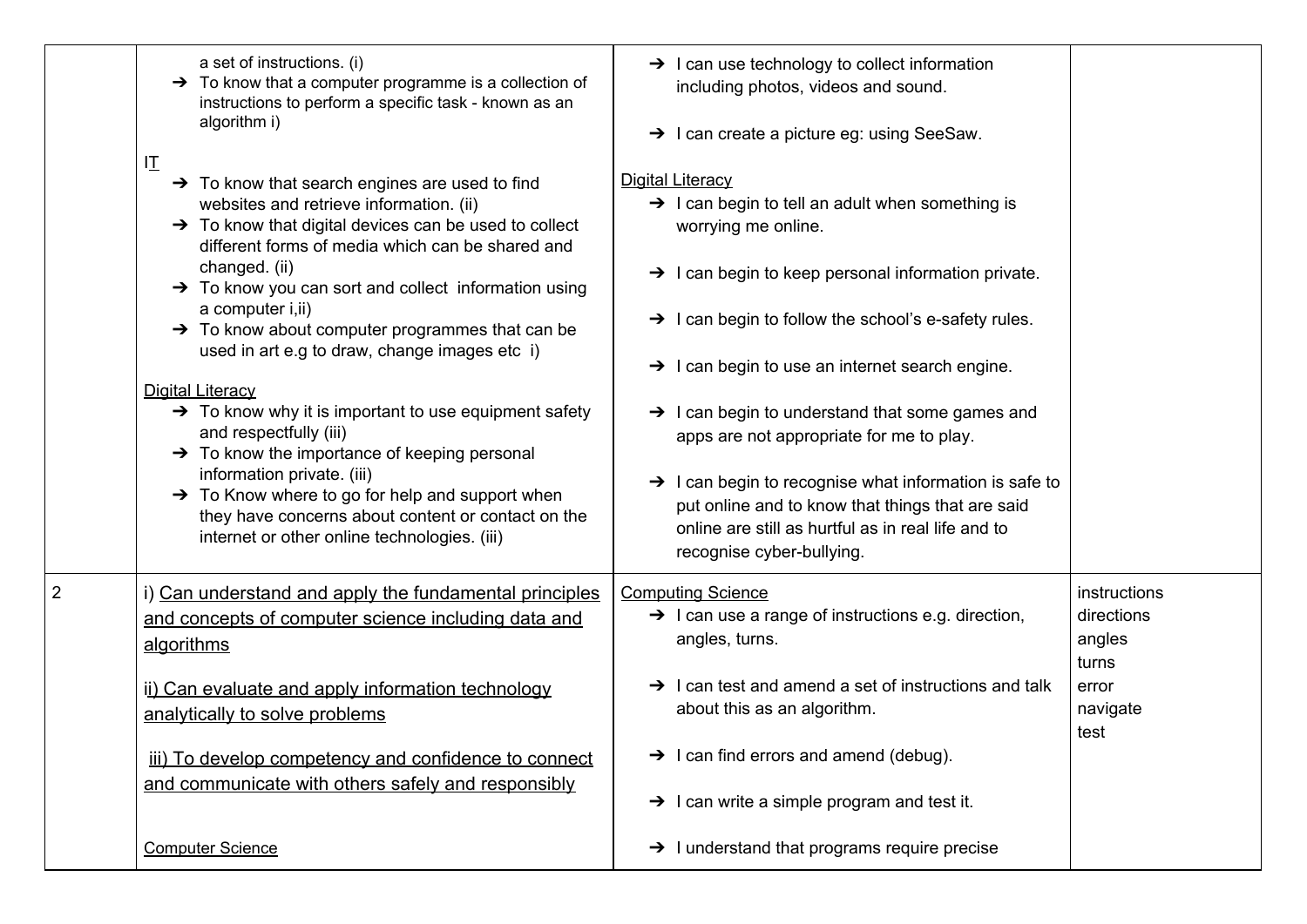- $\rightarrow$  To know an algorithm is a set of instructions to makes something happen i)
- $\rightarrow$  To know that programs are created to perform tasks that the computer needs to complete. i)
- $\rightarrow$  To know that there will always be an outcome for each program. (i)
- $\mathbf \Pi$
- $\rightarrow$  To know the benefits of using technology and know that other people have created information that is used i)
- ➔ To recognise common uses of technology outside of school e.g kitchen equipment, televisions etc ii)
- $\rightarrow$  To know how to produce documents to present information clearly i,ii)
- $\rightarrow$  To know how to open and save documents ii)
- $\rightarrow$  To know how orientate themselves around the keyboard e.g space bar and delete button ii)

### Digital Literacy

- $\rightarrow$  To know the school and class e safety rules and know why technology should be used safely and respectfully (iii)
- $\rightarrow$  To know the importance of keeping personal information safe iii)
- $\rightarrow$  To know there are some games that are not appropriate to play as they can have content that is inappropriate iii)
- $\rightarrow$  To know information that is safe and unsafe to put online and have an online footprint iii)
- $\rightarrow$  To know that things said online are just as hurtful if they are said face to face iii)
- $\rightarrow$  To know where to go for help and support when you

#### instructions.

IT

- $\rightarrow$  I can navigate the web to complete simple searches.
- $\rightarrow$  I can choose different kinds of information that will be used in presenting my ideas eg: cameras, sound, graphs etc.
- $\rightarrow$  I can use the keyboard to space, add and delete text for others to read.
- $\rightarrow$  I can save and open files on the device I use.

### Digital Literacy

- $\rightarrow$  I can safely use an internet search engine.
- $\rightarrow$  I can tell an adult when something is worrying me online.
- $\rightarrow$  I can keep personal information private.
- $\rightarrow$  I can follow the school's e-safety rules.
- $\rightarrow$  I can understand that some games and apps are not appropriate for me to play.
- $\rightarrow$  I recognise what information is safe to put online and to know that things that are said online are still as hurtful as in real life and to recognise cyber-bullying. I will begin to this as my online footprint.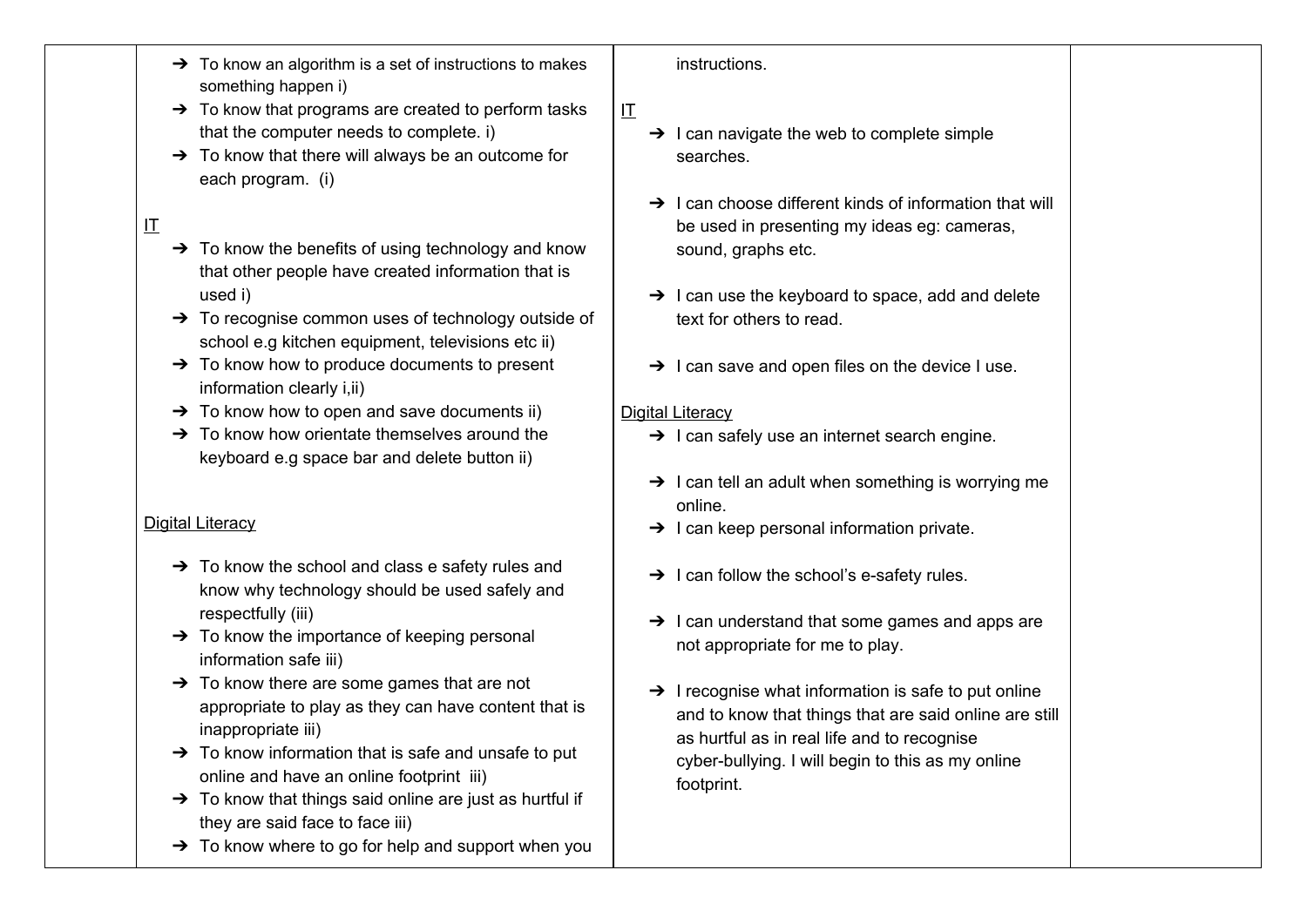|   | have concerns about content or contact on the<br>internet or other online technologies (iii)<br>→ To know how to use search engines safety to find<br>information e.g typing in sensible and accurate<br>information (iii)                                                                                                                                                                                                                                                                                                                                                                                                                                                                                                                                                                                   |                                                                                                                                                                                                                                                                                                                                                                                                                                                                                 |                                                                                                                        |
|---|--------------------------------------------------------------------------------------------------------------------------------------------------------------------------------------------------------------------------------------------------------------------------------------------------------------------------------------------------------------------------------------------------------------------------------------------------------------------------------------------------------------------------------------------------------------------------------------------------------------------------------------------------------------------------------------------------------------------------------------------------------------------------------------------------------------|---------------------------------------------------------------------------------------------------------------------------------------------------------------------------------------------------------------------------------------------------------------------------------------------------------------------------------------------------------------------------------------------------------------------------------------------------------------------------------|------------------------------------------------------------------------------------------------------------------------|
| 3 | i) Can understand and apply the fundamental principles<br>and concepts of computer science including data and<br>algorithms<br>ii) Can evaluate and apply information technology<br>analytically to solve problems<br>iii) To develop competency and confidence to connect<br>and communicate with others safely and responsibly                                                                                                                                                                                                                                                                                                                                                                                                                                                                             | <b>Computer Science</b><br>$\rightarrow$ I can design a sequence of instructions, including<br>directional instructions eg. Beebot.<br>$\rightarrow$ I can describe an algorithm I will need for a<br>specific task.<br>$\rightarrow$ I can keep testing my program and can recognise<br>when I need to debug it.<br>$\rightarrow$ I can detect a problem in an algorithm which could<br>result in unsuccessful programming.                                                    | Debugging<br>graphics<br>device<br>spell checker<br>manipulate<br>error<br>debug<br>powerpoint<br>data<br>restrictions |
|   | <b>Computer Science</b><br>$\rightarrow$ To know that programs are created to perform<br>specific tasks that the computer needs to complete i)<br>$\rightarrow$ To know how to work out what algorithm is needed to<br>specific tasks i)<br>$\rightarrow$ To know the series of steps needed to create an<br>algorithm i)<br>$\rightarrow$ To know that errors can occur within programs (i)<br>$\rightarrow$ To know that errors can be resolved by debugging i)<br>ΙI<br>$\rightarrow$ To know that there are a variety of ways of collecting<br>and organising information and data i)<br>$\rightarrow$ To know that IT can be used to create different<br>graphs that show data for different purposes across<br>the curriculum. (ii)<br>$\rightarrow$ To know that text and graphics can be combined to | 江<br>$\rightarrow$ I can discuss the different ways that data can be<br>organised.<br>$\rightarrow$ I can combine a mixture of text and graphics to<br>share my ideas eg. SeeSaw.<br>> I can appropriate keyboard commands to amend<br>text on my device including spellchecker.<br>$\rightarrow$ I can manipulate and improve both painted and<br>digital images.<br><b>Digital Literacy</b><br>$\rightarrow$ I can tell an adult when I am concerned online.<br>$\rightarrow$ |                                                                                                                        |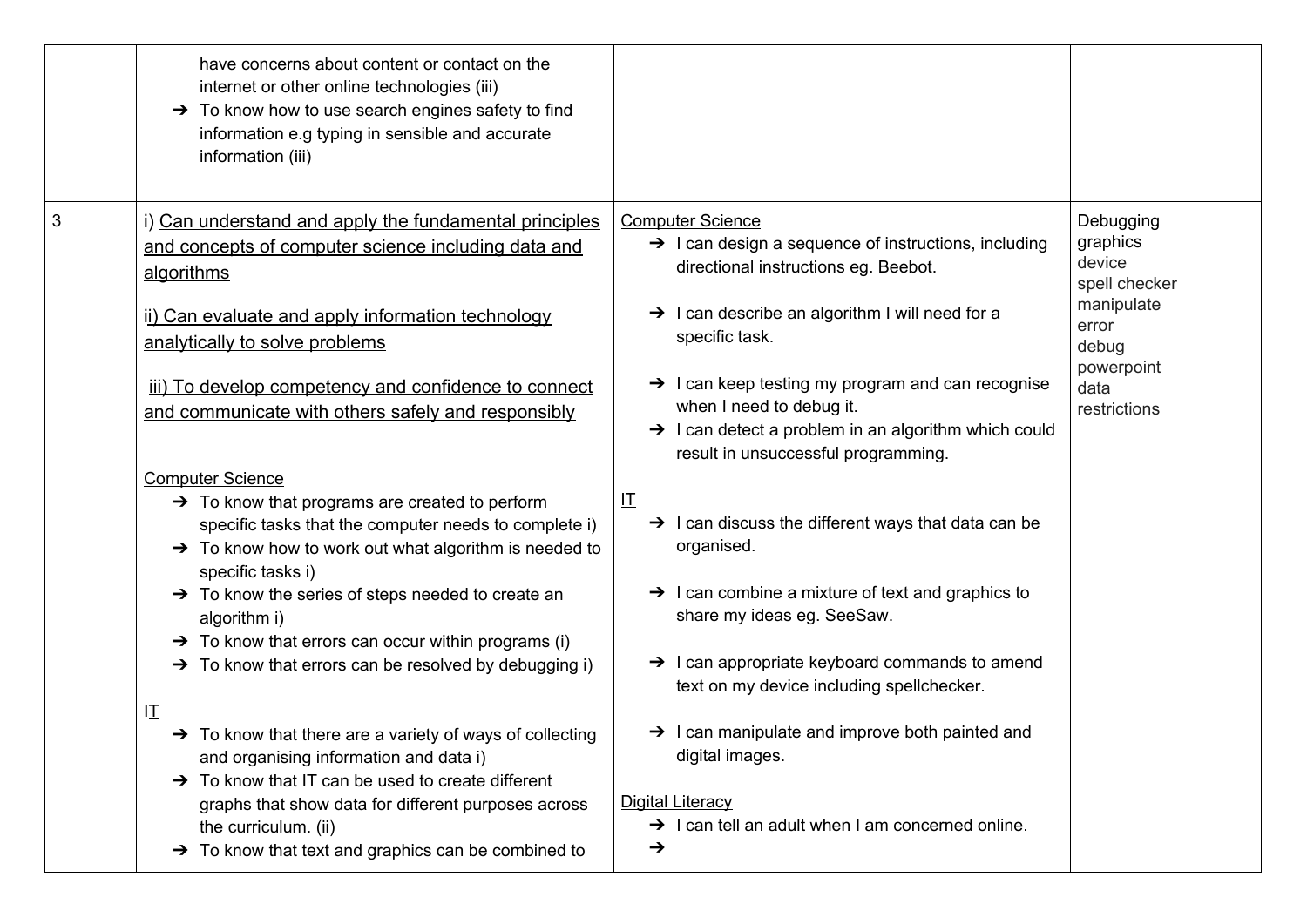share ideas in a different way ii)

- $\rightarrow$  To know that documents can be produced to create graphs/photos/tables ii)
- $\rightarrow$  To know how to use powerpoint to insert pictures/video and sound ii)
- $\rightarrow$  To know how to manipulate and and improve painted and digital images ii)
- $\rightarrow$  To know how to use the spell checker and use the keyboard to amend texts i)
- $\rightarrow$  To know a range of websites that will support learning ii)

### Digital Literacy

- $\rightarrow$  To know that it is important to keep my personal information private online e.g address/school/passwords etc iii)
- $\rightarrow$  To know the risks of gaming online with friends e.g cyberbullying and stranger danger
- $\rightarrow$  To know what games have age restrictions and the effects of playing violent games iii)
- $\rightarrow$  To know that it is important what i put online is there forever and the consequences of this iii)
- $\rightarrow$  To know the difference between safe and unsafe apps and games online iii)
- $\rightarrow$  To know where to go for help e.g report button and informing adults iii)
- $\rightarrow$  I can protect and keep personal information private.
- $\rightarrow$  I can follow the school's e-safety rules.
- $\rightarrow$  1 am beginning to be aware that websites have safety features to report concerns if I see something inappropriate online.
- $\rightarrow$  I can begin to understand why age restrictions are important for games.
- $\rightarrow$  I can begin to understand the risks of socialising through gaming consoles including knowledge of cyber bullying and the risks.
- $\rightarrow$  I can begin to understand that what I post online is there forever and can be seen online – this is my digital footprint.
- $\rightarrow$  I can begin to know the difference between safe applications and apps and games online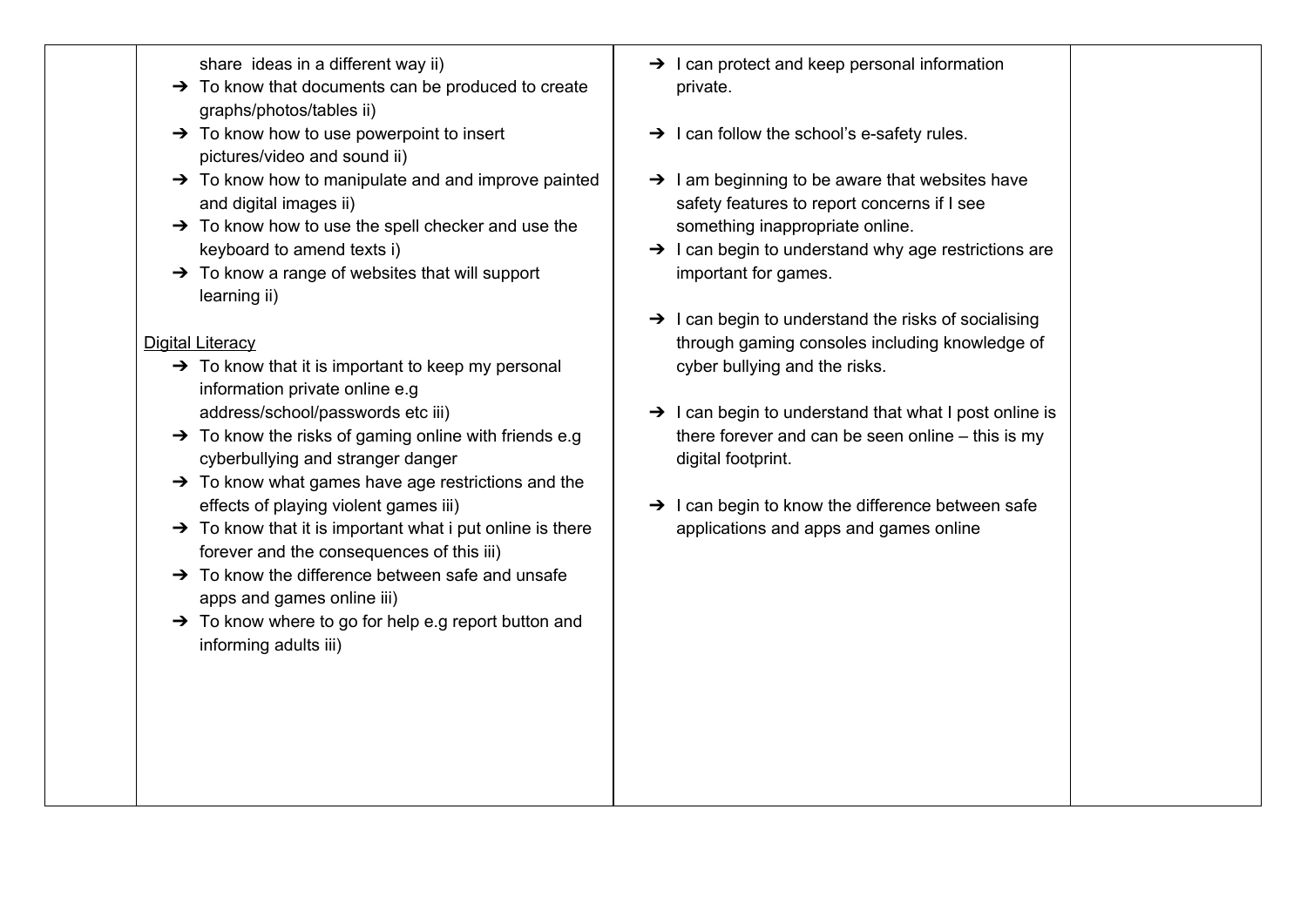| i) Can understand and apply the fundamental principles<br>and concepts of computer science including data and | $\rightarrow$ I can combine sequences of instructions and                                              | digital footprint          |
|---------------------------------------------------------------------------------------------------------------|--------------------------------------------------------------------------------------------------------|----------------------------|
|                                                                                                               |                                                                                                        |                            |
| algorithms                                                                                                    | procedures to turn devices on and off (Microbit)                                                       | cyber-bullying<br>database |
| ii) Can evaluate and apply information technology                                                             | > I can use logical reasoning to solve an open ended                                                   | podcast                    |
| analytically to solve problems                                                                                | problem by breaking it into smaller parts such as;<br>making an accurate prediction and explaining why | modify<br>hyperlink        |
| iii) To develop competency and confidence to connect                                                          | I believe something will happen (linked to                                                             |                            |
| and communicate with others safely and responsibly                                                            | programming eg: Purplemash                                                                             |                            |
|                                                                                                               | $\rightarrow$ I can recognise an error and de-bug a program                                            |                            |
| <b>Computer Science</b>                                                                                       | independently eg: Beebots, Purplemash, Jam<br>Sandwich                                                 |                            |
| $\rightarrow$ To know how to combine sequences of instructions                                                |                                                                                                        |                            |
| and procedures to turn devices on and off or start<br>and stop e.g a microbit i)                              | 圧                                                                                                      |                            |
| $\rightarrow$ To know that there are many reasons why a                                                       | $\rightarrow$ I can create, modify and present a document,                                             |                            |
| sequence will not work i)                                                                                     | analyse it against a criteria (which includes adding                                                   |                            |
| $\rightarrow$ To know some debugging strategies to solve a                                                    | hyperlinks) and then collaborate with my peers to                                                      |                            |
| problem e.g in Beebots Purplemash and Jam                                                                     | modify and improve it.                                                                                 |                            |
| sandwich and Scratch i)                                                                                       |                                                                                                        |                            |
| > To know that multiple programs/code can be used in                                                          | $\rightarrow$ I can collect data in a database and sort and                                            |                            |
| conjunction to perform one outcome (E.g. A sound                                                              | present it eg: in a graph/table (Excel)                                                                |                            |
| and a light would have to be programmed to create                                                             | $\rightarrow$ I can produce and upload a                                                               |                            |
| an intruder alarm. (i, ii)                                                                                    | podcast/song/poetry/spoken word/news                                                                   |                            |
| 讧                                                                                                             | bulletin/radio show.                                                                                   |                            |
| $\rightarrow$ To know that computer networks have the potential to                                            |                                                                                                        |                            |
| further revolutionise the way we live and work; both in                                                       | $\rightarrow$ 1 am confident to explore new media to extend                                            |                            |
| the way we communicate and in the development of                                                              | what I can achieve                                                                                     |                            |
| the 'Internet of things'. (ii)                                                                                |                                                                                                        |                            |
| $\rightarrow$ To know that there are useful ways to organise data                                             | <b>Digital Literacy</b>                                                                                |                            |
| using different programmes e.g excel to help to<br>organise information i)                                    | $\rightarrow$ I can tell an adult when I am concerned online                                           |                            |
| $\rightarrow$ To know that you can search specific information in                                             | $\rightarrow$ I can protect and keep personal information private                                      |                            |
| order to evaluate results and draw conclusions e.g                                                            |                                                                                                        |                            |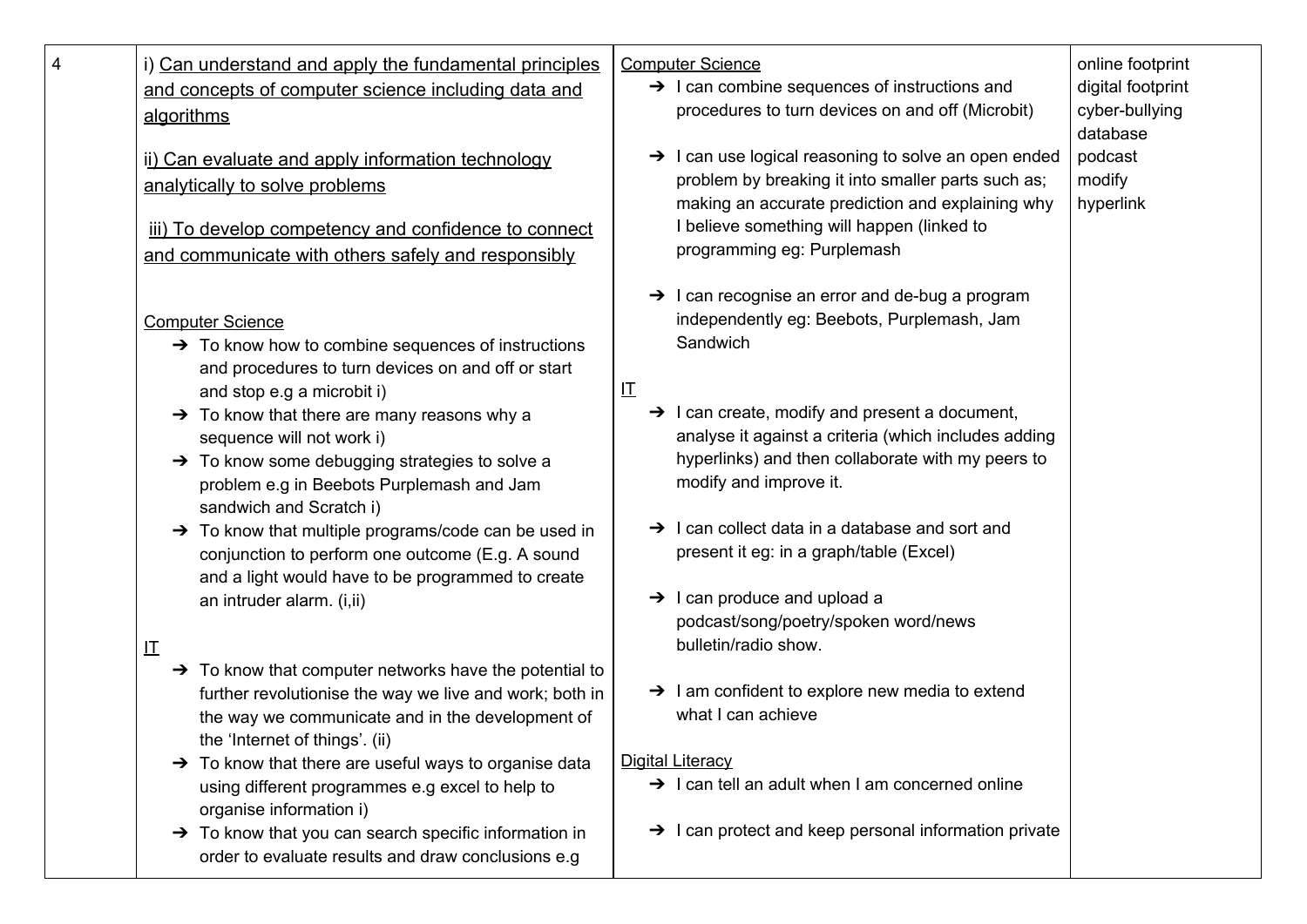|   | inserting hyperlinks ii)<br>$\rightarrow$ To Know how to collaborate and modify a document<br>they have created to improve it and analysing and<br>editing are crucial to this process. (ii, iii)<br>$\rightarrow$ To know that podcasts/radio/songs programmes can<br>be used to communicate information ii)<br><b>Digital Literacy</b><br>→ To know why technology should be used safely and<br>respectfully and to keep personal information<br>private iii)<br>$\rightarrow$ To know where to go for help and support when<br>they have concerns about content or contact on the<br>internet or other online technologies. (iii)<br>$\rightarrow$ To know why age restrictions are important and<br>where to go if they are uncomfortable with any<br>content<br>$\rightarrow$ To know that socialising through gaming can bring<br>risks including cyberbullying iii) | $\rightarrow$ I can follow the school's e-safety rules<br>$\rightarrow$ I can understand why age restrictions are<br>important on games<br>$\rightarrow$ I can understand the risks of socialising through<br>gaming consoles including knowledge of<br>cyber-bullying and the risks<br>$\rightarrow$ I can understand that what I post online is there<br>forever and can be seen online - this is my digital<br>footprint.                                                                                                                                        |                                                                                                                         |
|---|----------------------------------------------------------------------------------------------------------------------------------------------------------------------------------------------------------------------------------------------------------------------------------------------------------------------------------------------------------------------------------------------------------------------------------------------------------------------------------------------------------------------------------------------------------------------------------------------------------------------------------------------------------------------------------------------------------------------------------------------------------------------------------------------------------------------------------------------------------------------------|---------------------------------------------------------------------------------------------------------------------------------------------------------------------------------------------------------------------------------------------------------------------------------------------------------------------------------------------------------------------------------------------------------------------------------------------------------------------------------------------------------------------------------------------------------------------|-------------------------------------------------------------------------------------------------------------------------|
| 5 | i) Can understand and apply the fundamental principles<br>and concepts of computer science including data and<br>algorithms<br>ii) Can evaluate and apply information technology<br>analytically to solve problems<br>iii) To develop competency and confidence to connect<br>and communicate with others safely and responsibly<br><b>Computer Science</b>                                                                                                                                                                                                                                                                                                                                                                                                                                                                                                                | <b>Computer Science</b><br>$\rightarrow$ I can break down a problem into simple parts and<br>design an algorithm for a specific<br>outcome/program.<br>$\rightarrow$ I can change an input to a program to achieve a<br>different output<br>$\rightarrow$ I can design algorithms that use repetition, if and<br>then commands and a variable to refine and<br>increase programming possibilities.<br>$\rightarrow$ I can use logical reasoning to detect and debug<br>mistakes in a program.<br>江<br>$\rightarrow$ I can use spreadsheets and databases to collect | code<br>input<br>output<br>variable<br>commands<br>bias<br>logical reasoning<br>spreadsheets<br>database<br><b>CEOP</b> |
|   | $\rightarrow$ To know the terms and functions a 'repetition,' 'if and<br>then commands' and variables to refine and increase                                                                                                                                                                                                                                                                                                                                                                                                                                                                                                                                                                                                                                                                                                                                               | and record data.                                                                                                                                                                                                                                                                                                                                                                                                                                                                                                                                                    |                                                                                                                         |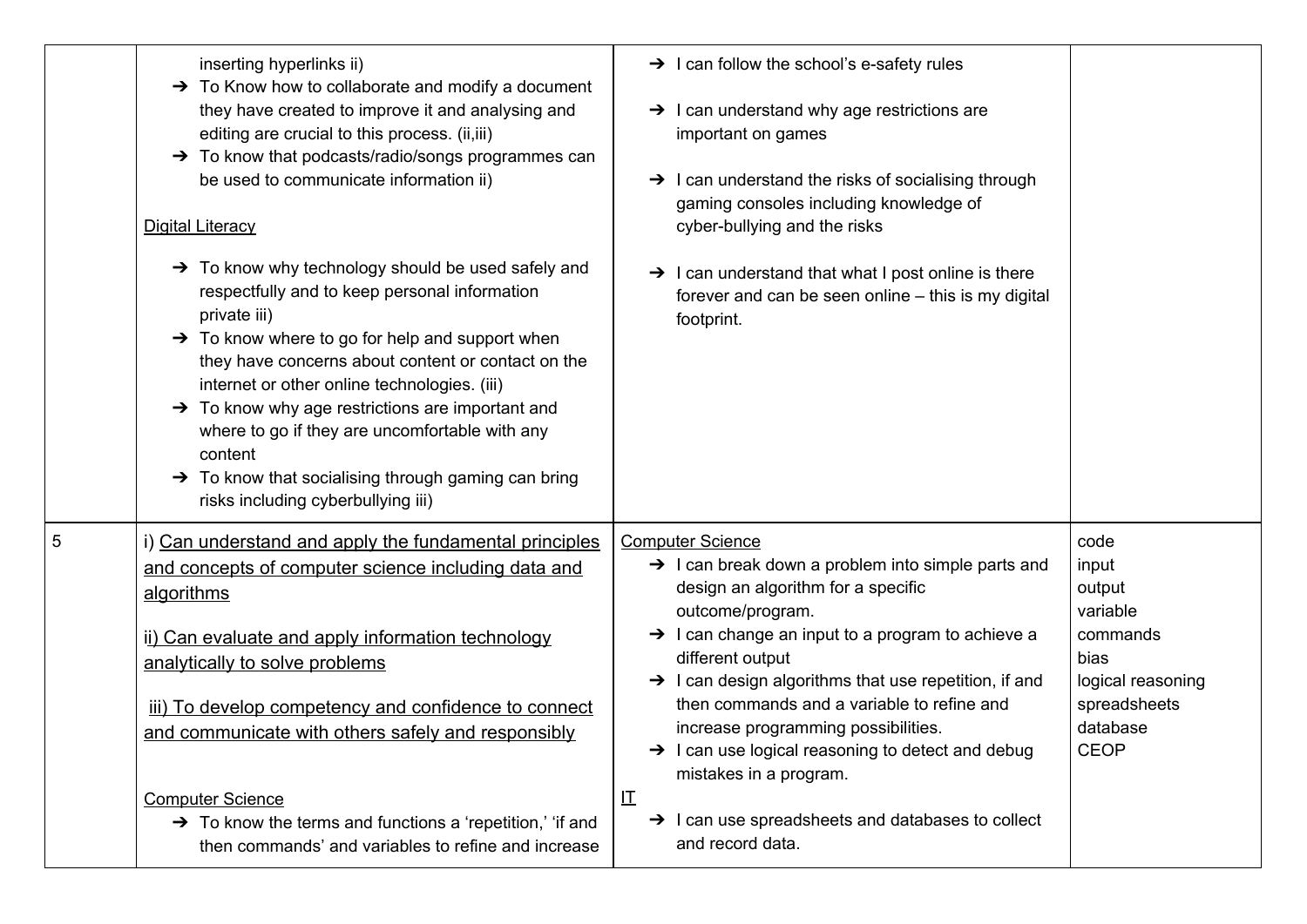programming possibilities i)

- $\rightarrow$  To know how to change an input into a program to achieve a different output i)
- $\rightarrow$  To know how to design algorithms that use repetition. if and then commands and a variable to refine and increase programme possibilities i and ii)
- $\rightarrow$  To know a variety of strategies to debug mistakes in a program ii)

## IT

- $\rightarrow$  To know what a spreadsheet and database is and know how they collect data i)
- $\rightarrow$  To know that technology can be combined to create effects e.g text, photos and sound i)
- $\rightarrow$  To know how to edit videos and image i)

#### Digital Literacy

- → To know why technology should be used safely and respectfully.iii)
- $\rightarrow$  The need to keep personal information private. (iii)
- $\rightarrow$  To know the reasons why it is important to protect personal information iii)
- ➔ To know how to access the CEOP button to report online abuse iii)
- $\rightarrow$  To know that devices can be damaged from downloading certain programmes/games/content iii)
- → To know that an online footprint remains forever and can effect future choices and opportunities iii)
- $\rightarrow$  To know the important of using a mobile phone safety and know why it is important to have a pass code iii)
- $\rightarrow$  To know that inappropriate use of apps and texting on mobile phones is cyberbullying iii)
- $\rightarrow$  I can choose appropriate tools to collect data.
- $\rightarrow$  I can select, use and combine the appropriate technology tools to create effects that will have an impact on others (using text, photo, sound and video editing tools).
- $\rightarrow$  I can edit, review and improve my own and others' work.

#### Digital Literacy

- $\rightarrow$  I understand that you have to make choices when using technology and that not everything is true and/or safe.
- $\rightarrow$  I can explain why I need to protect myself online and know to report concerns on a website (such as using the report abuse button/CEOP.)
- $\rightarrow$  I am beginning to understand that I need to protect my computer/device from harm when downloading games/content.
- ➔ I am beginning to understand how the things I post online can affect others as it is there forever.
- $\rightarrow$  1 am beginning to know how to use a mobile phone safely.
- $\rightarrow$  I know that when I communicate using a mobile phone, this can affect others.
- **→** I am aware that when I communicate online I need to think about what I am posting/saying beforehand (links to cyber bullying.)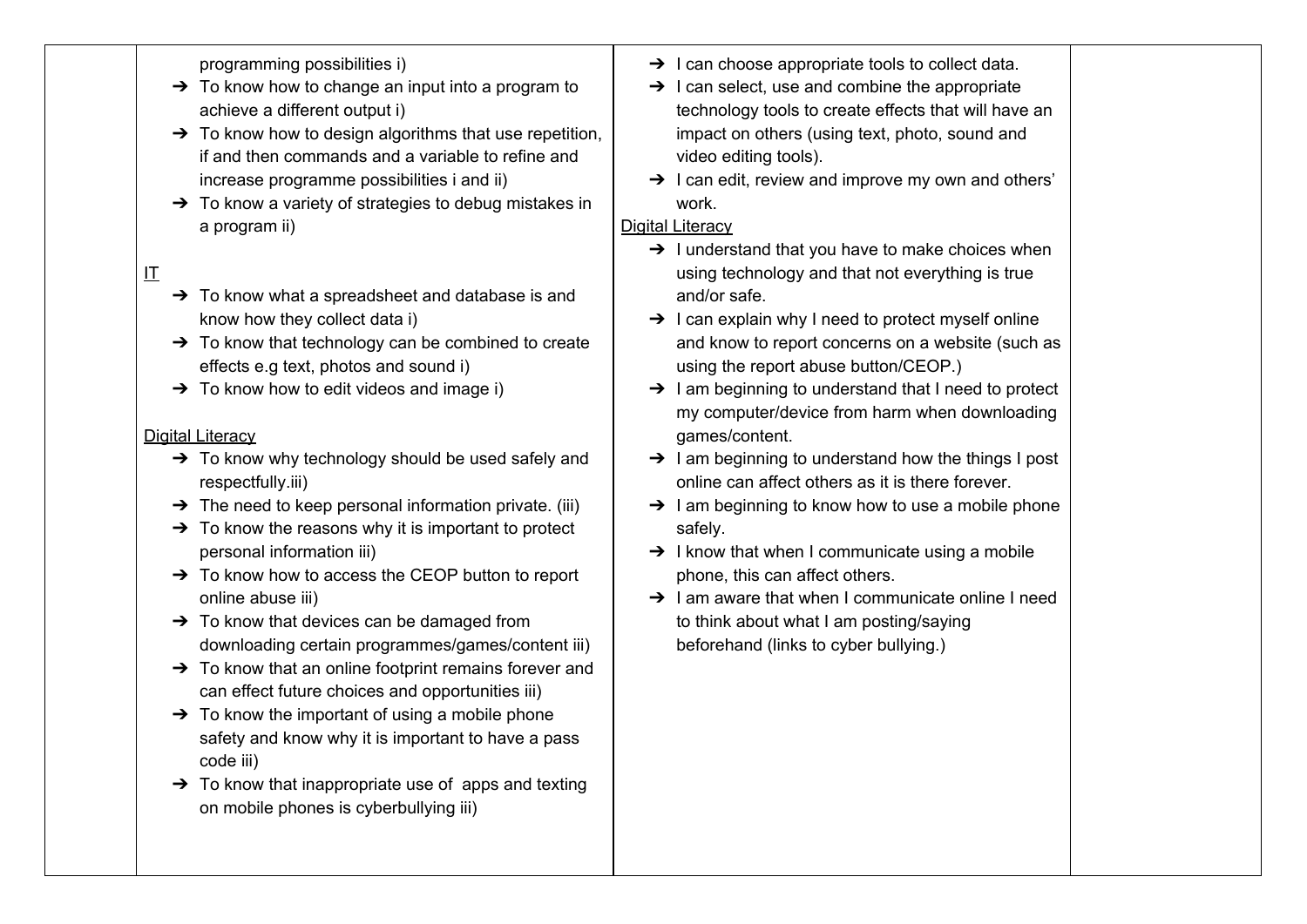| 6 | i) Can understand and apply the fundamental principles<br>and concepts of computer science including data and<br>algorithms<br>ii) Can evaluate and apply information technology<br>analytically to solve problems<br>iii) To develop competency and confidence to connect<br>and communicate with others safely and responsibly | <b>Computer Sciences</b><br>$\rightarrow$ I can explain and program each of the steps in an<br>algorithm.<br>$\rightarrow$ I can deconstruct a problem into smaller steps,<br>recognising similarities to solutions used before.<br>$\rightarrow$ I can evaluate the effectiveness and efficiency of<br>an algorithm whilst testing it.<br>$\rightarrow$ I can recognise when I need to use a variable to<br>achieve a required output.<br>$\rightarrow$ I can confidently design algorithms that use<br>repetition, if and then commands and a variable to                                                                                                                                                                                                                                                             | deconstruct<br>analyse<br>evaluate<br>logical reasoning<br>ranking |
|---|----------------------------------------------------------------------------------------------------------------------------------------------------------------------------------------------------------------------------------------------------------------------------------------------------------------------------------|-------------------------------------------------------------------------------------------------------------------------------------------------------------------------------------------------------------------------------------------------------------------------------------------------------------------------------------------------------------------------------------------------------------------------------------------------------------------------------------------------------------------------------------------------------------------------------------------------------------------------------------------------------------------------------------------------------------------------------------------------------------------------------------------------------------------------|--------------------------------------------------------------------|
|   | By year 6 all the knowledge will have been taught and<br>will consolidate all skills within a project.                                                                                                                                                                                                                           | refine and increase programming possibilities.<br>$\rightarrow$ I can use logical reasoning to detect and correct<br>errors in algorithms and programs.<br>圧<br>$\rightarrow$ I can select the appropriate tool to collect data.<br>$\rightarrow$ I can combine a range of media, recognising the<br>contribution of each.<br>$\rightarrow$ I can evaluate the effectiveness of my own and<br>others work.<br>Digital Literacy<br>$\rightarrow$ I can discuss how search results are selected and<br>ranked.<br>$\rightarrow$ I can explain the consequences of sharing too<br>much about myself online and can identify how to<br>minimise these risks.<br>$\rightarrow$ I can explain why I need to check with an adult<br>before downloading content from the internet.<br>I understand how content downloaded could |                                                                    |
|   |                                                                                                                                                                                                                                                                                                                                  | contain viruses.<br>→ I understand how the things I post online can affect<br>others as it is there forever.<br>$\rightarrow$ 1 understand how to communicate using a mobile<br>phone in a safe and appropriate way.<br>I am considerate when I communicate online and                                                                                                                                                                                                                                                                                                                                                                                                                                                                                                                                                  |                                                                    |